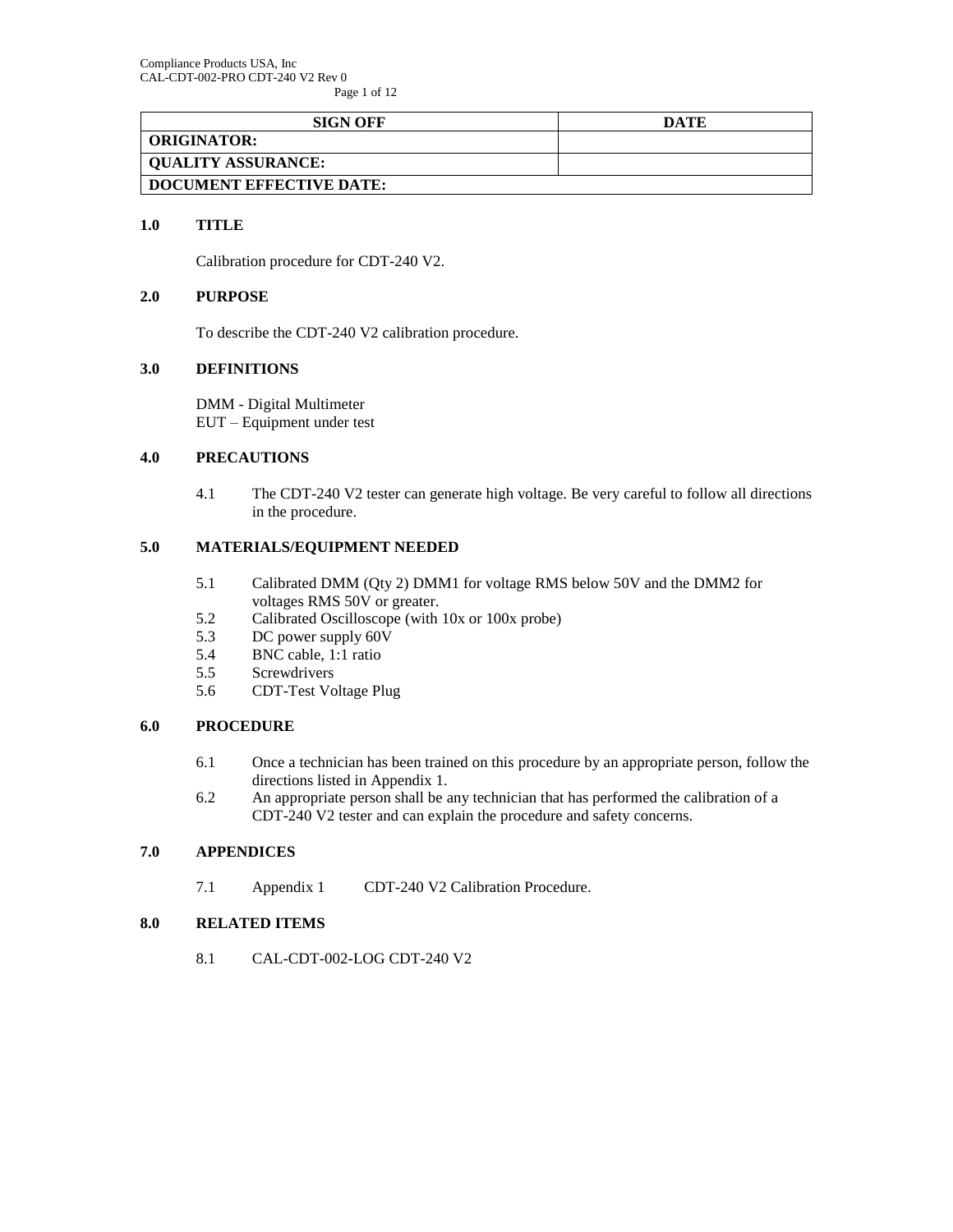# Appendix 1 **CDT-240 Calibration Procedure**

# **1. Component Measurements**

- **1.1.**Component measurements are done on board PN:60-684.
- **1.2.**To properly measure the resistors and capacitors use the following settings on your RCL meter:
	- **1.2.1.** For resistors use: Parallel mode, 0.25kHz
	- **1.2.2.** For capacitors use: Series mode, 1kHz
- **1.3.**To do the measurements, you'll need to remove jumpers J1-J2 and J5-J6.
- **1.4.** Fill Section 2-1 and 2-2 of [CAL-CDT-002-LOG CDT-240](#page-0-0) V2 with obtained measurements.

# **2. Software version verification**

**2.1.** When you turn on your CDT the version software appears at the booting screen, please verify with Compliance West the latest available version and update it, if applicable.

# **3. Power Supply Voltage**

- **3.1.** Before starting, have a copy ready of [CAL-CDT-002-LOG CDT-240](#page-0-0) V2, use the specifications given here in the current document instead of the ones mentioned in the LOG.
- **3.2.** Plug in the CDT-240 V2 power cord, plug in the EUT power cord to the proper value (90 260V 50/60Hz), disconnect all the test leads attached to G, L or N outputs, disconnect any power cord attached to the front panel socket. Turn the unit ON, then perform a relay calibration pressing TEST once is prompt it on the display. Note that the EUT power source could be grounded or floated.
- **3.3.**Locate TP5 (+5V) and TP6 (AGND) on the main board and connect a DMM between those points. Adjust the 5V<sub>DC</sub> output of the power supply to  $5.1V_{DC}$  (-0/+0.04V) by turning V<sub>R1</sub> (orange potentiometer) on the power supply to locate  $V_{R1}$  please refer to **[Figure 1](#page-1-0)**.

<span id="page-1-0"></span>

**Figure 1. VR1 location (Red circle).**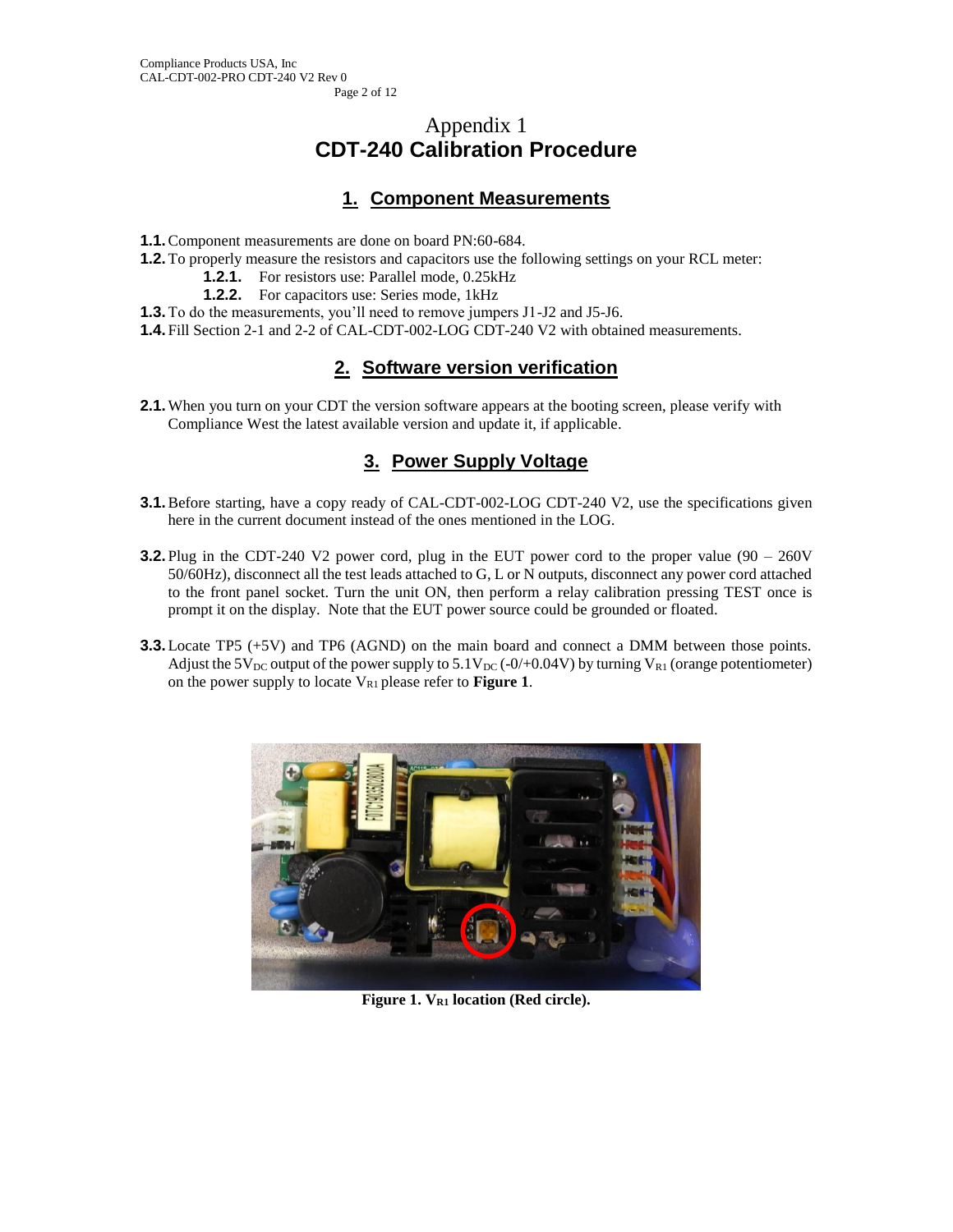# **4. Zero Volt Adjustment (P3)**

- **4.1.** Set the CDT settings for the following test:
	- Trigger on POS
	- Delay Test
	- Delay:  $3.0 \text{ s}$
	- Line to Gnd measurement

**4.2.** Perform a test if necessary so that the CDT is not armed.

**4.3.**Connect DMM1 to the BNC connector, as shown in **[Figure 2](#page-2-0)**.



**Figure 2. BNC – Center (+), Outside (-).**

<span id="page-2-0"></span>**4.4.** Adjust P3 so that the output is  $0.000V_{DC}$  +/-  $2mV_{DC}$  on DMM1, to get an accurate measurement.

**4.5.**Record the result on Section 3-1 of [CAL-CDT-002-LOG CDT-240](#page-0-0) V2.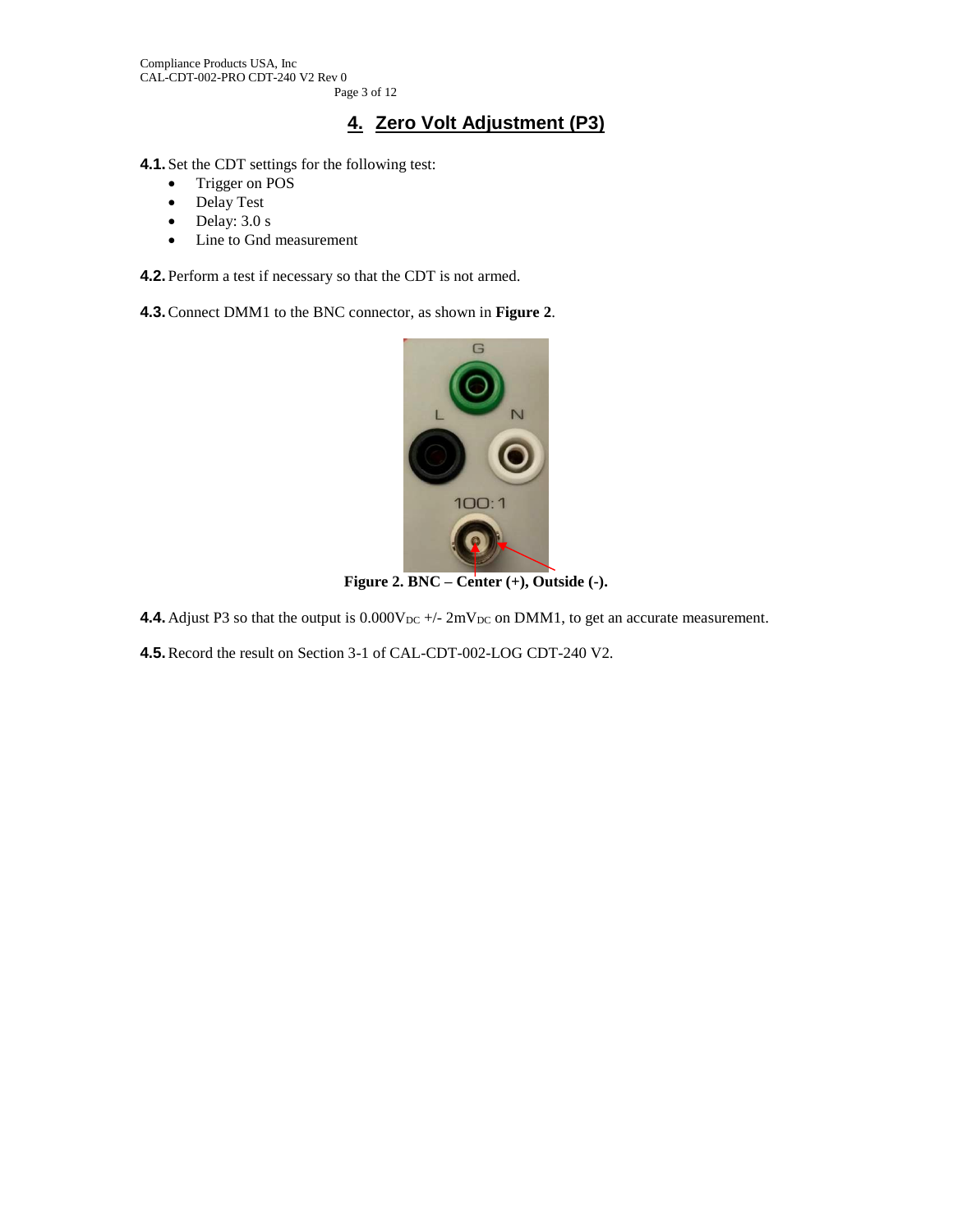# **5. Time Constant Adjustment (P4)**

**5.1.**Turn the **CBX switch** on the back of the CDT to the 0.1s position, shown in **[Figure 3](#page-3-0)**.



- <span id="page-3-1"></span><span id="page-3-0"></span>**5.2.** Set the CDT for the following test (same as previous test):
	- Trigger on POS
	- Delay Test
	- $\bullet$  Delay: 3.0 s
	- Line to Gnd measurement
- <span id="page-3-3"></span>**5.3.** Press TEST once to ARM, and again to perform the test. The test result on the display should be 0.0V (because the voltage decayed to zero in 3s). Adjust P4 as needed so that the measured voltage is 0.0V (turning the potentiometer clockwise makes the reading lower, i.e. more negative). Repeat the test multiple times to verify. The reading may fluctuate between +/- 0.8V.
- **5.4.**Edit the test parameters for a negative polarity test:
	- **Trigger on NEG**
	- Delay Test
	- Delay:  $3.0 s$
	- Line to Gnd measurement
- <span id="page-3-2"></span>**5.5.** Press TEST once to ARM, and again to perform the test. Verify that the voltage measurement is  $0V +1$ 0.8V. Adjust P4 as needed.
- **5.6.** Repeat steps  $5.2 5.5$  $5.2 5.5$  $5.2 5.5$  as needed so that the test result is always as close to 0.0V as possible.
- **5.7.** Record both positive (from [5.3\)](#page-3-3) and negative (from [5.5\)](#page-3-2) results on Section 3-2 of CAL-CDT-002-LOG [CDT-240](#page-0-0) V2.
- **5.8.**Return **CBX switch** to middle position (OFF).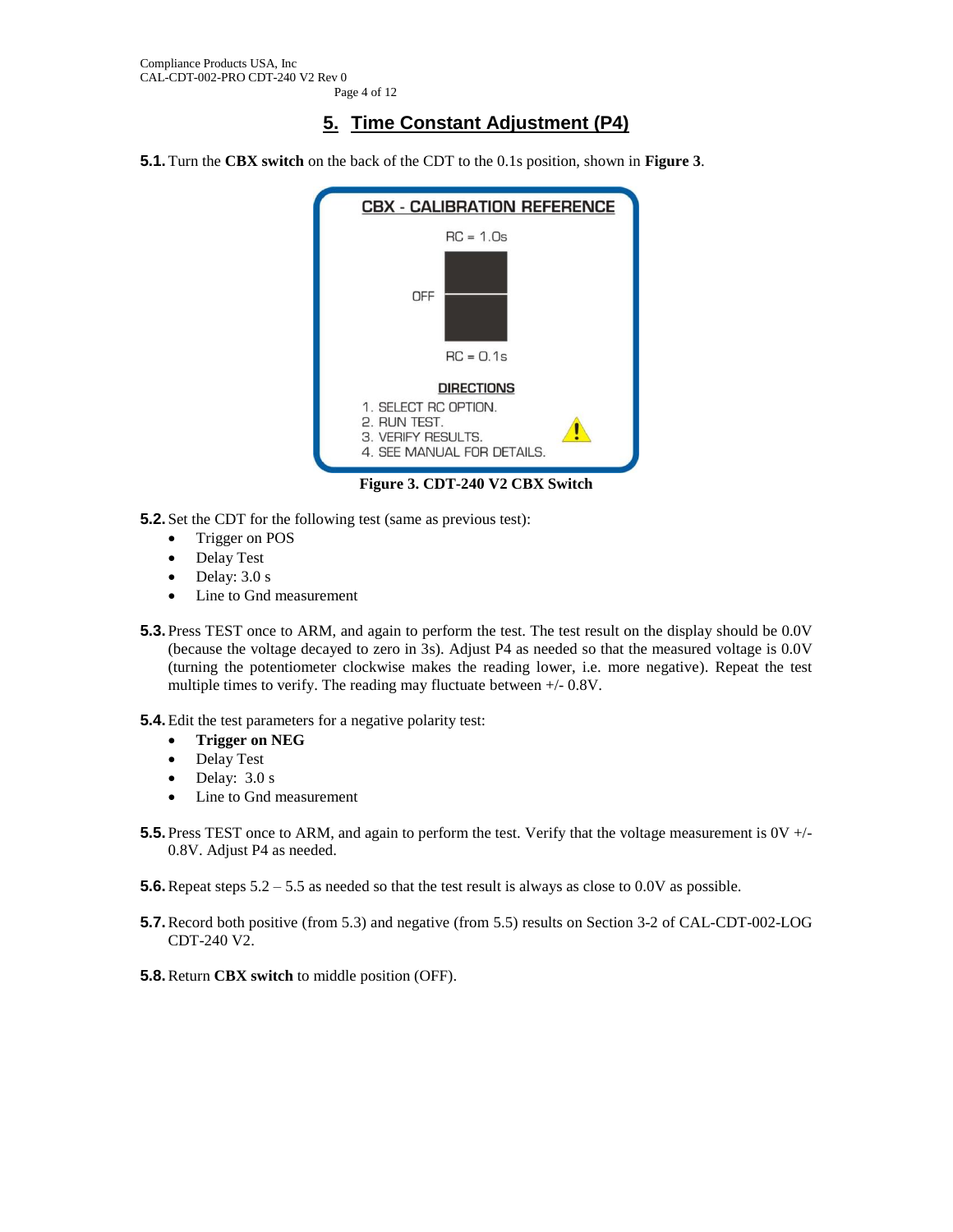# **6. Internal Voltage Measurement Accuracy (P5 & P2)**

### **6.1.Line to Ground (P5)**

- **6.1.1.** Connect the Oscilloscope to the BNC 100:1 output of the CDT-240.
- **6.1.2.** Edit the test parameters for a Voltage test:
	- Trigger on NEG
	- **Voltage Test**
	- **Voltage setting: 50.0 V**
	- Line to Gnd measurement
- **6.1.3.** Press the test button once to ARM the CDT. You should see a sine wave signal on the oscilloscope as shown in **[Figure 4](#page-4-0)**.



**Figure 4. Sine Wave Output on CDT-240 BNC.**

- <span id="page-4-0"></span>**6.1.4.** Without turning off the CDT, unplug the EUT power cord and connect a  $60V_{DC}$  power supply to "L" and "G", confirm the voltage with DMM2.
- **6.1.5.** Using DMM1, adjust **P5** so that the voltage at **TP8** to **TP6** (AGND) is **-1/39** of the Power supply voltage (-1.5385 V<sub>DC</sub> if the voltage is 60V<sub>DC</sub>). You can see both TP8 & TP6 test points on **Figure [5](#page-5-0)**.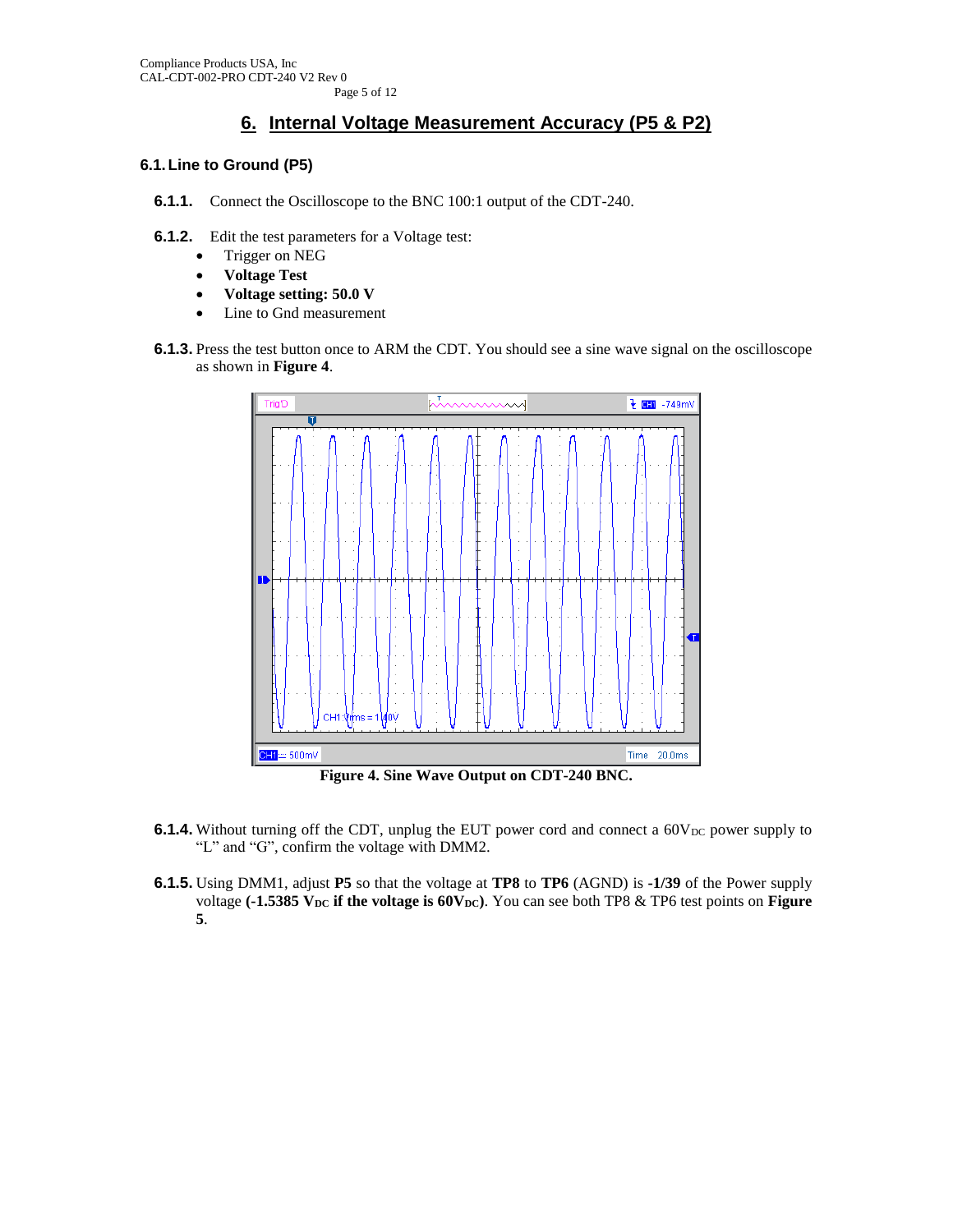

**Figure 5. Internal Voltage Measurement Test Points TP6, TP7 y TP8.**

<span id="page-5-0"></span>**6.1.6.** Record the result on Section 3-3 (L-G) of [CAL-CDT-002-LOG CDT-240](#page-0-0) V2. **6.1.6.1. EUT Test Voltage: DMM2 Line to Ground voltage readout.**<br> **6.1.6.2. Expected Value:**<br> *Expected* \_ *value* = −  $\frac{EUT\_Test\_ Voltage}{39}$ 6.1.6.2. Expected Value:

$$
Expected_value = -\frac{EUT\_Test\_Volume}{39}
$$

6.1.6.3. Tolerance: Expected Value +/-1 % of reading.

## **6.2.Neutral to Ground (P2)**

- **6.2.1.** Connect the  $60V_{DC}$  power supply to "N" and "G", confirm the voltage with DMM2.
- **6.2.2.** Using DMM1, Adjust **P2** so that the voltage at **TP7** to **TP6** is **-1/39** of the Power supply voltage (- 1.5385 $V_{DC}$  if the voltage is 60 $V_{DC}$ ). You can see both TP7 & TP6 test points on **[Figure](#page-5-0) 5**.
- **6.2.3.** Record the Neutral to Ground voltage on Section 3-3 (N-G) of [CAL-CDT-002-LOG CDT-240](#page-0-0) [V2.](#page-0-0)
	-
	- 6.2.3.2. Expected Value:

6.2.3.1. EUT Test Voltage: DMM2 Neutral to Ground voltage readout.  
6.2.3.2. Expected Value:  

$$
Expected\_value = -\frac{EUT\_Test\_Volume}{39}
$$

39

6.2.3.3. Tolerance: Expected Value +/-1 % of reading.

## **6.3.Line to Neutral (no adjustment - verification only)**

**6.3.1.** Disconnect the DC power supply and plug back the EUT power cord.

- **6.3.2.** Edit the test parameters for a Voltage test:
	- Trigger on NEG
	- Voltage Test
	- Voltage setting: 50.0 V
	- **Line to Neutral measurement**
- **6.3.3.** Press the test button once to ARM the CDT. You should see clean AC sinewave on the oscilloscope as shown in **[Figure 4](#page-4-0)**.
- **6.3.4.** Circle Pass on Section 3-3 of [CAL-CDT-002-LOG CDT-240](#page-0-0) V2 if verification was successful.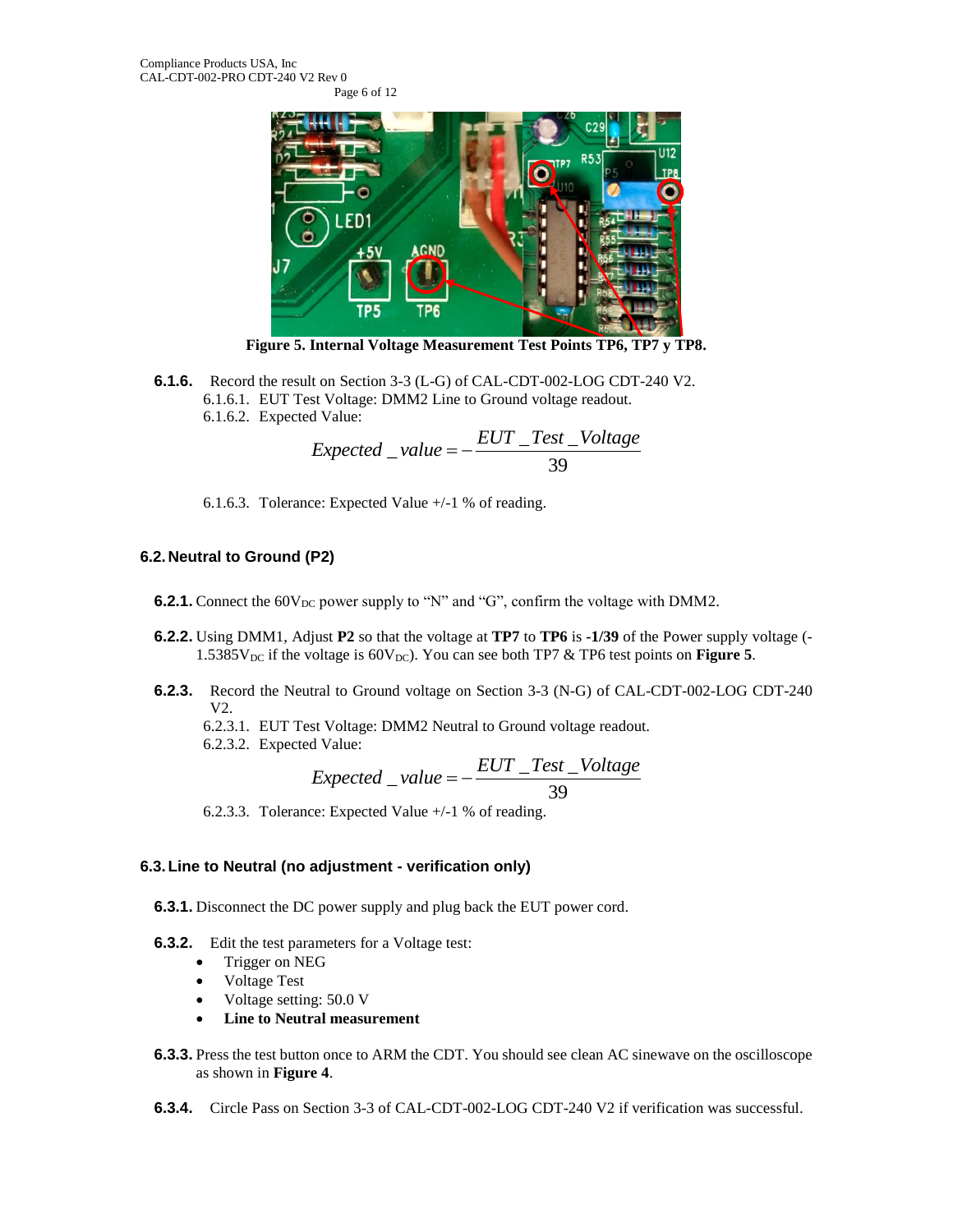# **7. BNC 100:1 Calibration (P1)**

#### **7.1.Line to Ground Calibration**

- **7.1.1.** Disconnect the scope and connect DMM1 to the BNC 100:1 connector and DMM2 to "L" and "G". Set both DMMs to measure AC voltage.
- **7.1.2.** Edit the test parameters for a Voltage test:
	- Trigger on NEG
	- Voltage Test
	- Voltage setting: 50.0V
	- **Line to Ground measurement**
- **7.1.3.** Press TEST once to ARM the CDT.
- **7.1.4.** Adjust **P1** so that the voltage on the BNC connector is **1/100** of the EUT test voltage +/- 1% (input voltage),  $1.20V \sim$  if the EUT voltage is  $120V \sim$  for example. To read both meters simultaneously press the "HOLD" button on both meters at the same time (if available).
- **7.1.5.** Record both input voltage and L-G BNC voltage on Section 3-4 of [CAL-CDT-002-LOG CDT-](#page-0-0)[240](#page-0-0) V2.

7.1.5.1. EUT Test Voltage: EUT input voltage at moment you are performing the test. 7.1.5.2. Expected Value:

Expected 
$$
= \frac{EUT \cdot Test \cdot Voltage}{100}
$$

7.1.5.3. Tolerance: Expected Value +/-1 % of reading.

### **7.2.Neutral to Ground - No adjustment, verification only**

**7.2.1. Reverse the polarity of the EUT** voltage by swapping the EUT power cord from the normal to reverse plug and reconnect EUT power, do this by **swapping LINE with NEUTRAL** of the test voltage input or you can use the CDT-Test Voltage Plug fixture shown in **[Figure 6](#page-6-0)**.

<span id="page-6-0"></span>

**Figure 6. Normal connection (Right), Reverse connection (Left).**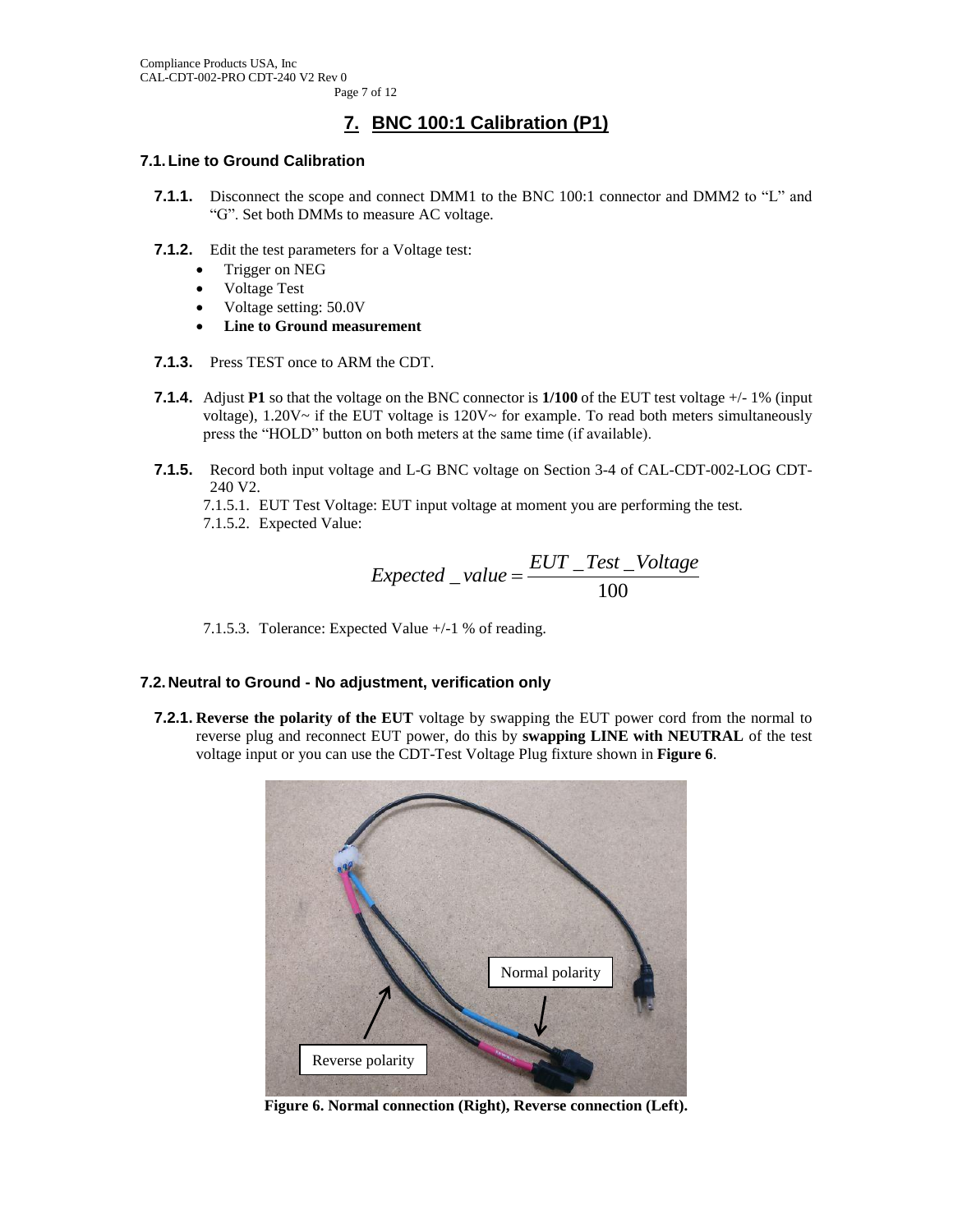- **7.2.2.** Edit the test parameters for a Voltage test:
	- Trigger on NEG
	- Voltage Test
	- Voltage setting: 50.0V
	- **Neutral to Ground measurement**
- **7.2.3.** Press TEST once to ARM the CDT.
- **7.2.4.** Record both input voltage and N-G BNC voltage on Section 3-4 of [CAL-CDT-002-LOG CDT-](#page-0-0)[240](#page-0-0) V2.
	-
	- 7.2.4.2. Expected Value:

7.2.4.1. EUT Test Voltage: DMM2 Neutral to Ground voltage readout.  
7.2.4.2. Expected Value:  

$$
Expected_value = \frac{EUT\_Test\_Voltage}{100}
$$

7.2.4.3. Tolerance: Expected Value +/-1 % of reading.

#### **7.3.Line to Neutral - No adjustment, verification only**

- **7.3.1.** If the EUT connection is reversed, connect as normal **[Figure 6](#page-6-0)**.
- **7.3.2.** Edit the test parameters for a Voltage test:
	- Trigger on NEG
	- Voltage Test
	- Voltage setting: 50.0 V
	- **Line to Neutral measurement**
- **7.3.3.** Press TEST once to ARM the CDT.
- **7.3.4.** Record both input voltage and L-N BNC voltage on Section 3-4 of [CAL-CDT-002-LOG CDT-](#page-0-0)[240](#page-0-0) V2.
	-

7.3.4.2. Expected Value:

7.3.4.1. EUT Test Voltage: DMM2 Line to Neutral voltage readout.  
7.3.4.2. Expected Value:  

$$
Expected\_value = \frac{EUT\_Test\_Volume}{100}
$$

7.3.4.3. Tolerance: Expected Value +/-1 % of reading.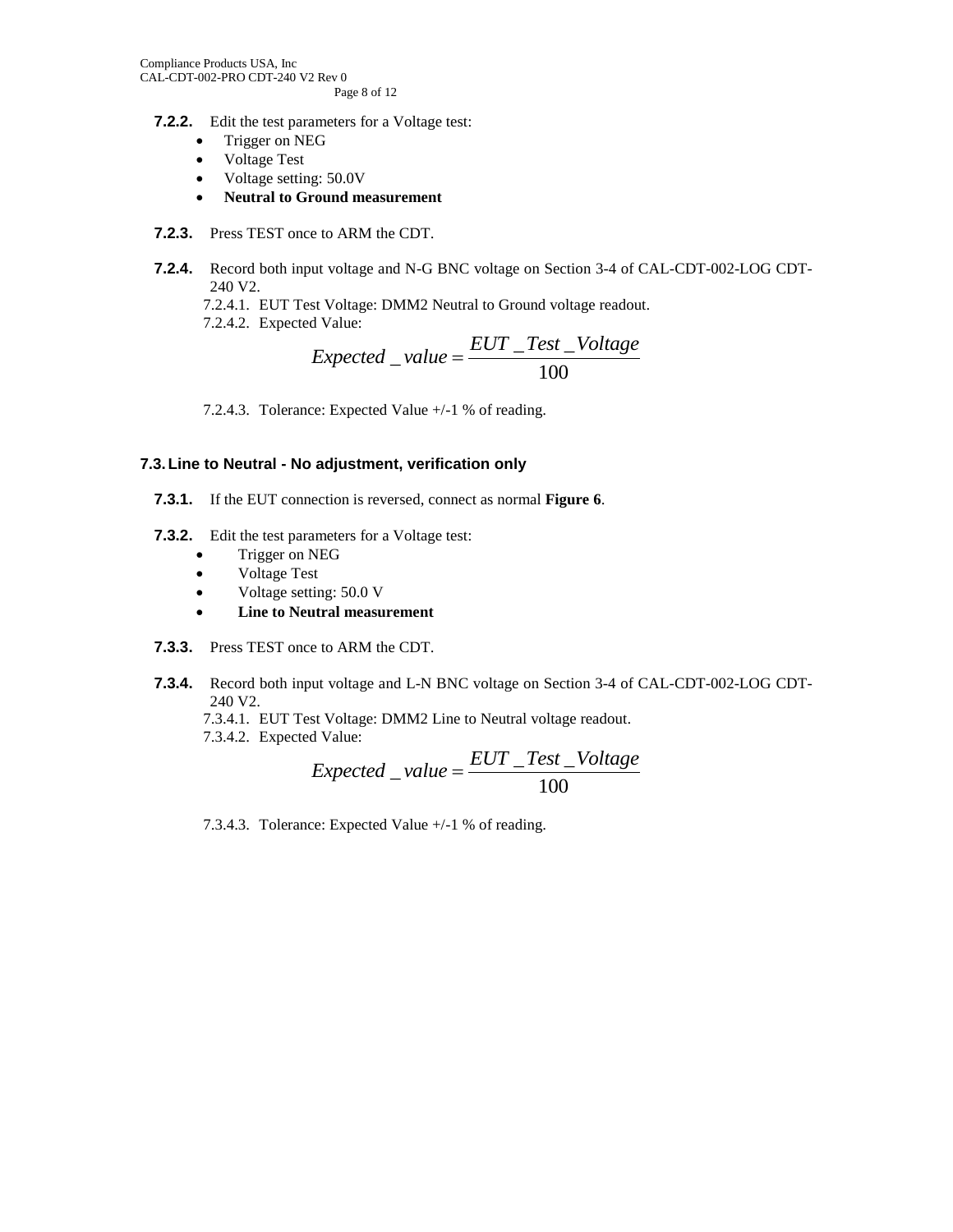# **8. Main Relay (off-board): Disconnect at Peak**

- <span id="page-8-2"></span>**8.1.**All measurements within +5% of maximum (peak) voltage  $+5\% = +18.2^{\circ}$  from peak (cos<sup>-1</sup>(.95)) equates to  $+ 0.84$  ms for 60 Hz,  $+ 1.01$  ms for 50 Hz
- **8.2.**All measurements are positive peak disconnect (POS) unless otherwise specified. An example of a very accurate disconnect is shown below in **[Figure 7](#page-8-0)**.



**Figure 7. Example of Sine Wave disconnected on peak.**

<span id="page-8-0"></span>**8.3.**To be within 5% of the peak, the disconnect needs to occur in the time between the two vertical red lines shown below in **[Figure 8](#page-8-1)** .



<span id="page-8-1"></span>**Figure 8. Range accepted for disconnect.**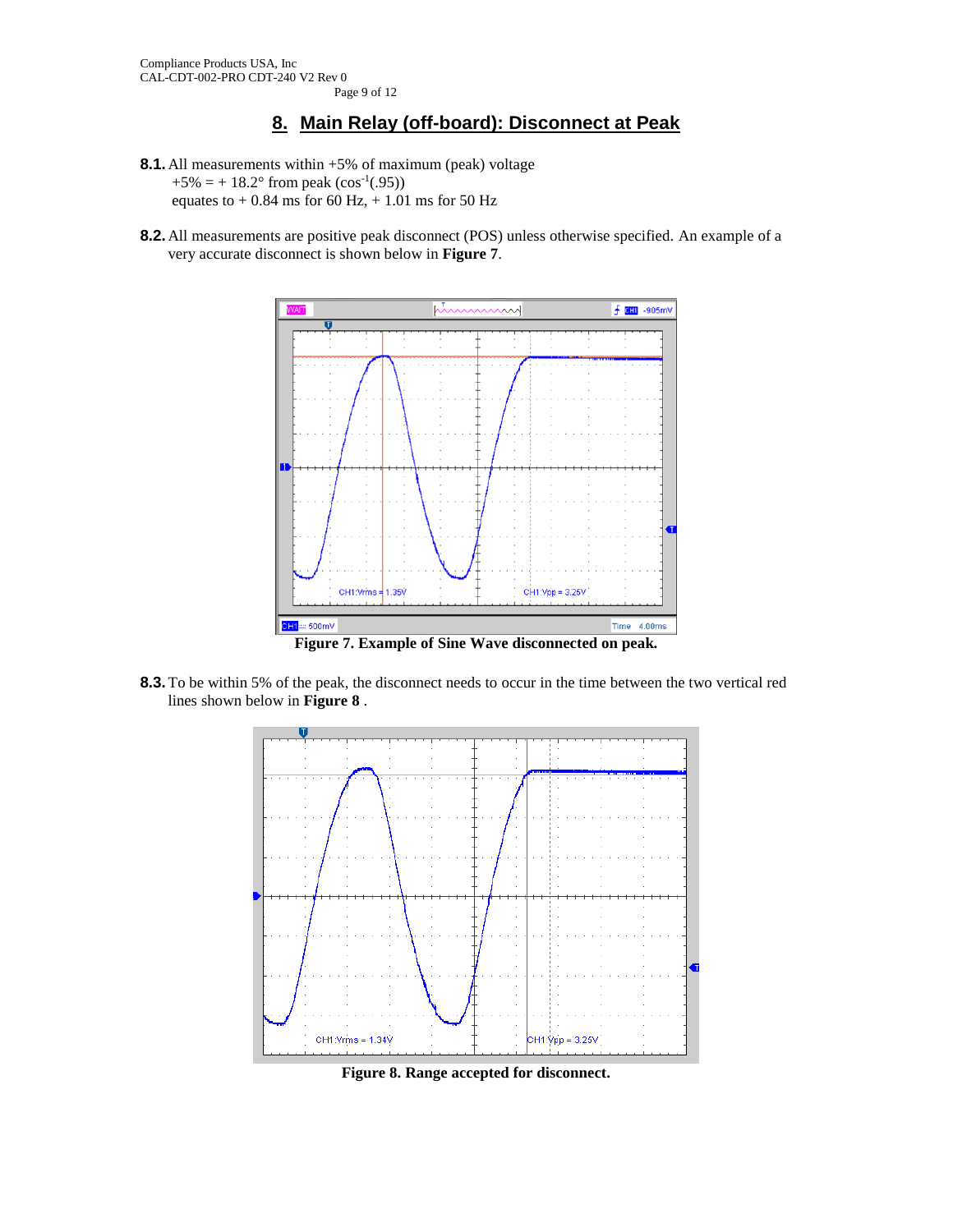## **8.4.Accuracy at 120V, 60 Hz input, Positive peak**

- **8.4.1.** Connect an oscilloscope to the 100:1 BNC connector on the front panel of the CDT.
- **8.4.2.** Turn the **CBX switch** on the back of the CDT to the 1s position.
- **8.4.3.** Set the CDT for the following test:
	- **Trigger on POS**
	- Voltage Test
	- Voltage setting: 50.0 V
	- **Line to Gnd measurement**
- **8.4.4.** Perform three tests and confirm that it disconnects within -5% /+0% of the peak voltage as specified in Section [8.1.](#page-8-2)
- **8.4.5.** Circle PASS on Section 3-5 of [CAL-CDT-002-LOG CDT-240](#page-0-0) V2 if the verification was successful.
	- 8.4.5.1. Expected Value: Value of previous Positive Sine Wave Peak.
	- 8.4.5.2. Tolerance: Expected Value -5%/+0% of reading.

#### **8.5.Accuracy at 120V, 60Hz input, Negative peak**

- **8.5.1.** Set the CDT for the following test:
	- **Trigger on NEG**
	- Voltage Test
	- Voltage setting: 50.0 V
	- Line to Gnd measurement
- **8.5.2.** Perform three tests and confirm that it disconnects within -5%/+0% of peak voltage as specified in section [8.1.](#page-8-2)
- **8.5.3.** Circle PASS on Section 3-5 of [CAL-CDT-002-LOG CDT-240](#page-0-0) V2 if the verification was successful.

8.5.3.1. Expected Value: Value of previous positive Sine Wave Peak, as it shown it in **[Figure 7](#page-8-0)**. 8.5.3.2. Tolerance: Expected Value -5% /+0% of reading.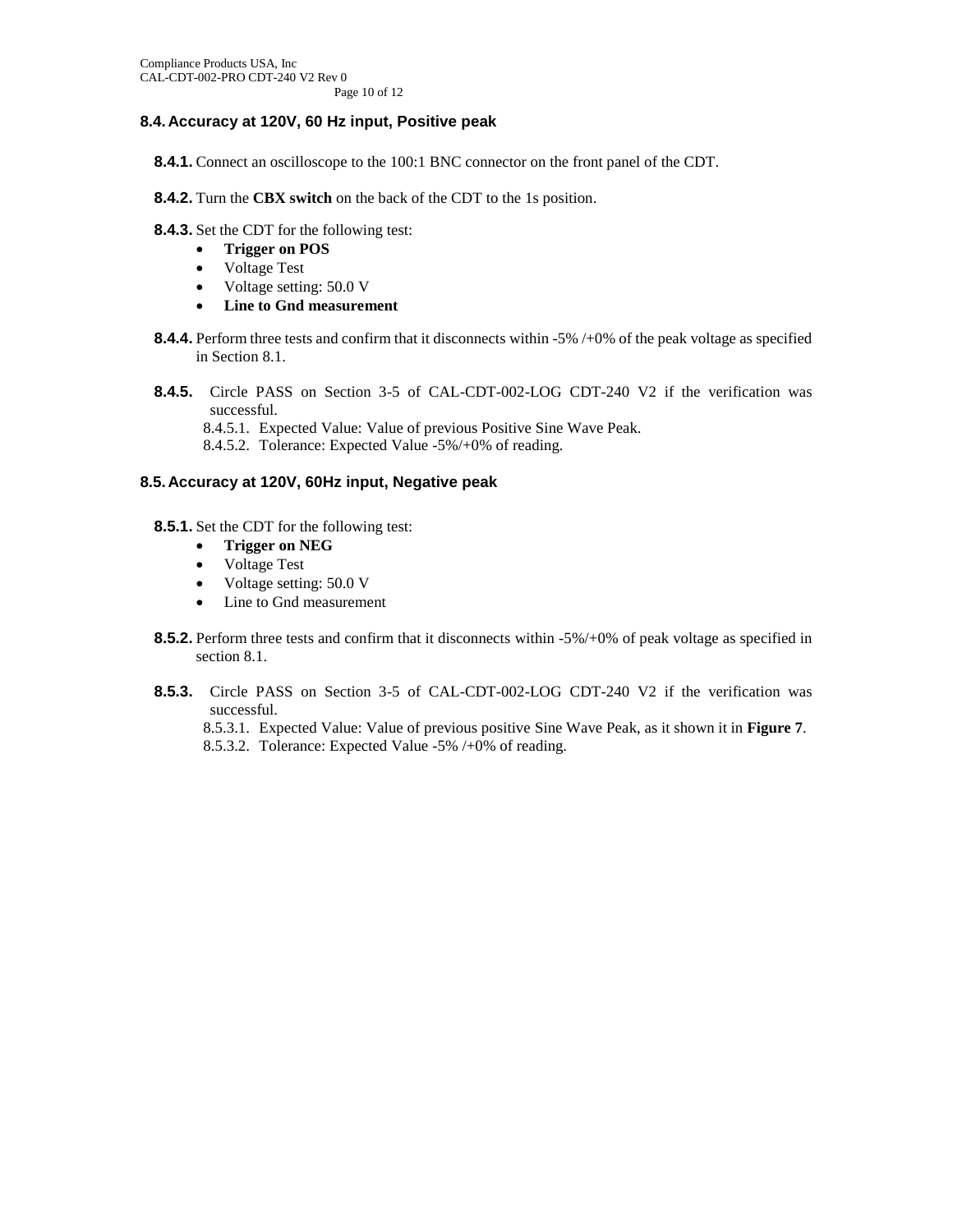# **9. CBX 1 Second RC Time Constant - Voltage Test**

### **9.1.Line to Ground: Time Accuracy**

**9.1.1.** Edit the test parameters for a Voltage test:

- **Trigger on POS**
- Voltage Test
- Voltage setting: 50.0 V
- Line to Ground measurement
- **9.1.2.** Turn the **CBX switch** on the back of the CDT to the 1s position and connect an oscilloscope using a 10X or 100X probe, tip to L and ground to G.
- **9.1.3.** Press the Test button to ARM the CDT, you should see a sinewave on the oscilloscope, now press test again and the waveform will start to decay, immediately turn the **CBX switch** to OFF and make sure it disconnects between  $0.7 - 0.9$  seconds, confirm the oscilloscope time measurement correspond to the CDT-240 (within +/-0.01s).

**9.1.4.** Record on Section 3-6 of [CAL-CDT-002-LOG CDT-240](#page-0-0) V2.

- 9.1.4.1.Waveform value time: Oscilloscope time measurement from Main relay disconnection until CBX is unplugged "fast decay".
- 9.1.4.2. Tolerance time: Waveform value time +/- 0.01s.
- 9.1.4.3. As left time: This is the value of the test time result on the CDT-240.

### **9.2.Neutral to Ground: Voltage Accuracy**

**9.2.1.** Edit the test parameters for a Voltage test:

- **Trigger on NEG**
- Voltage Test
- Voltage setting: 50.0 V
- **Neutral to Ground measurement**
- **9.2.2. Reverse the polarity of the EUT** voltage by unplugging the EUT power cord, swap the Line and Neutral, and reconnect EUT power, as shown in **[Figure 6](#page-6-0)**.
- **9.2.3.** Turn the **CBX switch** on the back of the CDT to the 1s position and connect an oscilloscope using a 10X or 100X probe, tip to N and ground to G.
- **9.2.4.** Perform a test without disconnecting the CAL-BOX, confirm the voltage on the waveform corresponds to CDT-240 Voltage within  $\pm 2\%$  of reading  $\pm 0.8$ V.
- **9.2.5.** Record on Section 3-6 of [CAL-CDT-002-LOG CDT-240](#page-0-0) V2.
	- 9.2.5.1.Waveform value voltage: Voltage level at CDT-240's time result. Note: Compensate for oscilloscope offset.
	- 9.2.5.2. Tolerance voltage: Waveform value voltage  $\pm 2\%$  of reading  $\pm 0.8V$ .
	- 9.2.5.3. As left voltage: This is the value of the voltage result on the CDT-240 (50V +0V -0.8V).
- **9.2.6.** Return the polarity for the EUT to normal connection.